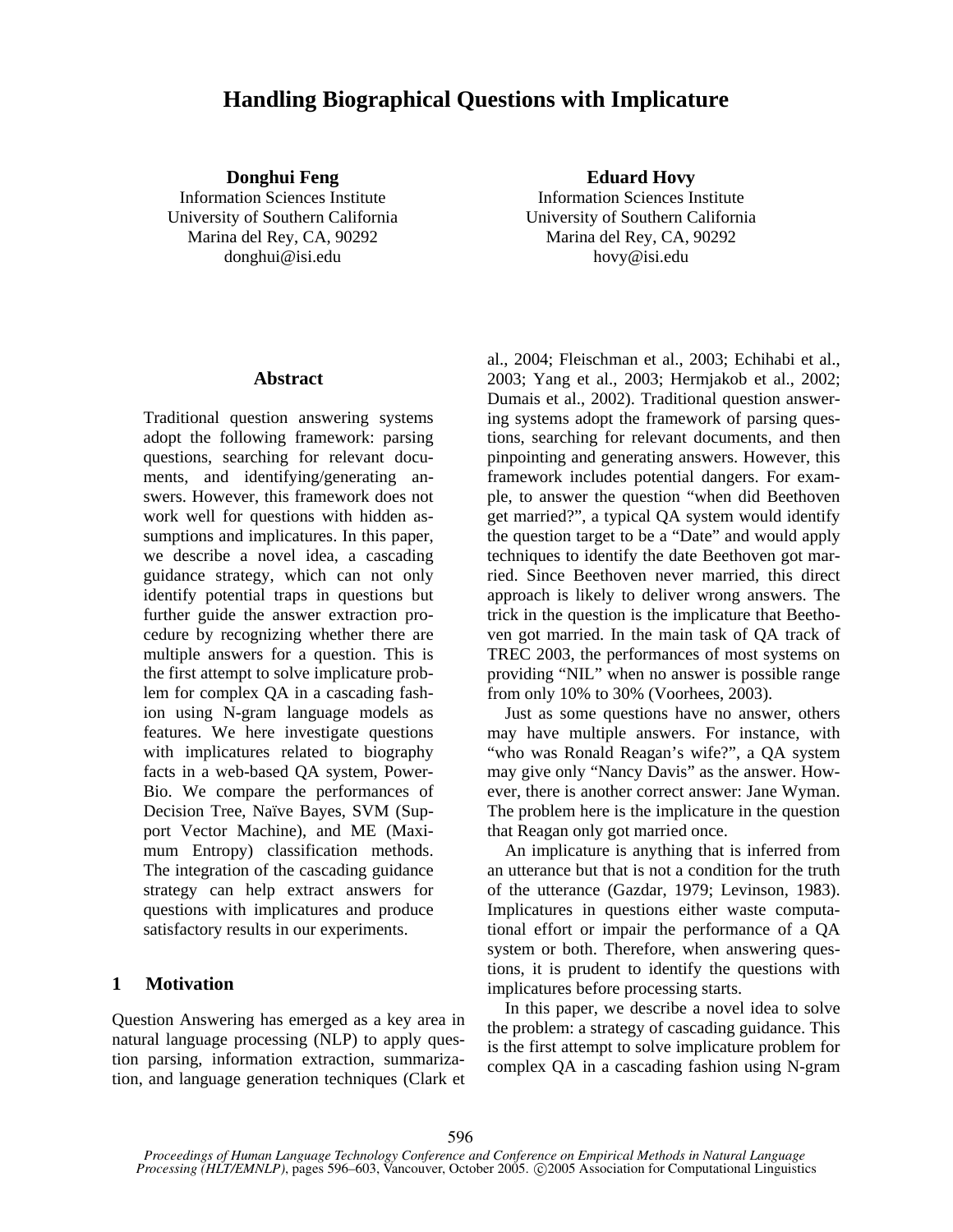language models as features. The cascading guidance part is designed to be inserted immediately before the search procedure to handle questions with implicatures. It can not only first identify the potential "no answer" traps but also identify whether multiple answers for this question are likely.

To investigate the performance of the cascading guidance strategy, we here study two types of questions related to biography facts in a web-based biography QA system, PowerBio. This web-based QA system extracts biographical facts from the web obtained by querying a web search engine (Google in our case). Figure 1 provides the two types of questions we selected, which we refer to as SPOUSE\_QUESTION and CHIL-D\_QUESTION.

I. SPOUSE\_QUESTION E.g. Who is <PERSON>'s wife? Who is <PERSON>'s husband? Whom did <PERSON> marry? … II. CHILD\_QUESTION E.g. Who is <PERSON>'s son? Who is <PERSON>'s daughter? Who is <PERSON>'s child?

…

# Figure 1. SPOUSE\_QUESTION and CHILD\_QUESTION

Both types of questions have implicatures to justify the use of the cascading guidance strategy. Intuitively, to answer these questions, we have two issues related to implicatures to clarify:

- Does the person have a spouse/child?
- What's the number of answers for this question? (One or many?)

We therefore create two successive classification engines in the cascading classifier.

For learning, our approach queries the search engine with every person listed in the training set, extracts related features from the documents, and trains the cascading classifiers. For application, when a new question is given, the cascading classifier is applied before activation of the search subsystem. We compare the performances of four popular classification approaches in the cascading classifier, namely Decision Tree, Naïve Bayes,

SVM (Support Vector Machine), and ME (Maximum Entropy) classifications.

The paper is structured as follows: related work is discussed in Section 2. We introduce our cascading guidance technique in Section 3, including Decision Tree, Naïve Bayes and SVM (Support Vector Machine) and ME (Maximum Entropy) classifications. The experimental results are presented in Section 4. We discuss related issues and future work in Section 5.

# **2 Related Work**

Question Answering has attracted much attention from the areas of Natural Language Processing, Information Retrieval and Data Mining (Fleischman et al., 2003; Echihabi et al., 2003; Yang et al., 2003; Hermjakob et al., 2002; Dumais et al., 2002; Hermjakob et al., 2000). It is tested in several venues, including the TREC and CLEF Question Answering tracks (Voorhees, 2003; Magnini et al., 2003). Most research efforts in the Question Answering community have focused on factoid questions and successful Question Answering systems tend to have similar underlying pipelines structures (Prager et al., 2004; Xu et al., 2003; Hovy et al., 2000; Moldovan et al., 2000).

Recently more techniques for answer extraction, answer selection, and answer validation have been proposed (Lita et al., 2004; Soricut and Brill, 2004; Clark et al., 2004).

Prager et al. (2004) proposed applying constraint satisfaction obtained by asking auxiliary questions to improve system performance. This approach requires the creation of auxiliary questions, which may be complex to automate.

Ravichandran and Hovy (2002) proposed automatically learning surface text patterns for answer extraction. However, this approach will not work if no explicit answers exist in the source. The first reason is that in that situation the anchors to learn the patterns cannot be determined. Secondly, most of the facts without explicit values are not expressed with long patterns including anchors. For example, the phrase "the childless marriage" gives enough information that a person has no child. But it is almost impossible to learn such surface text patterns following (Ravichandran and Hovy, 2002).

Reported work on question processing focuses mainly on the problems of parsing questions, determining the question target for search subsystem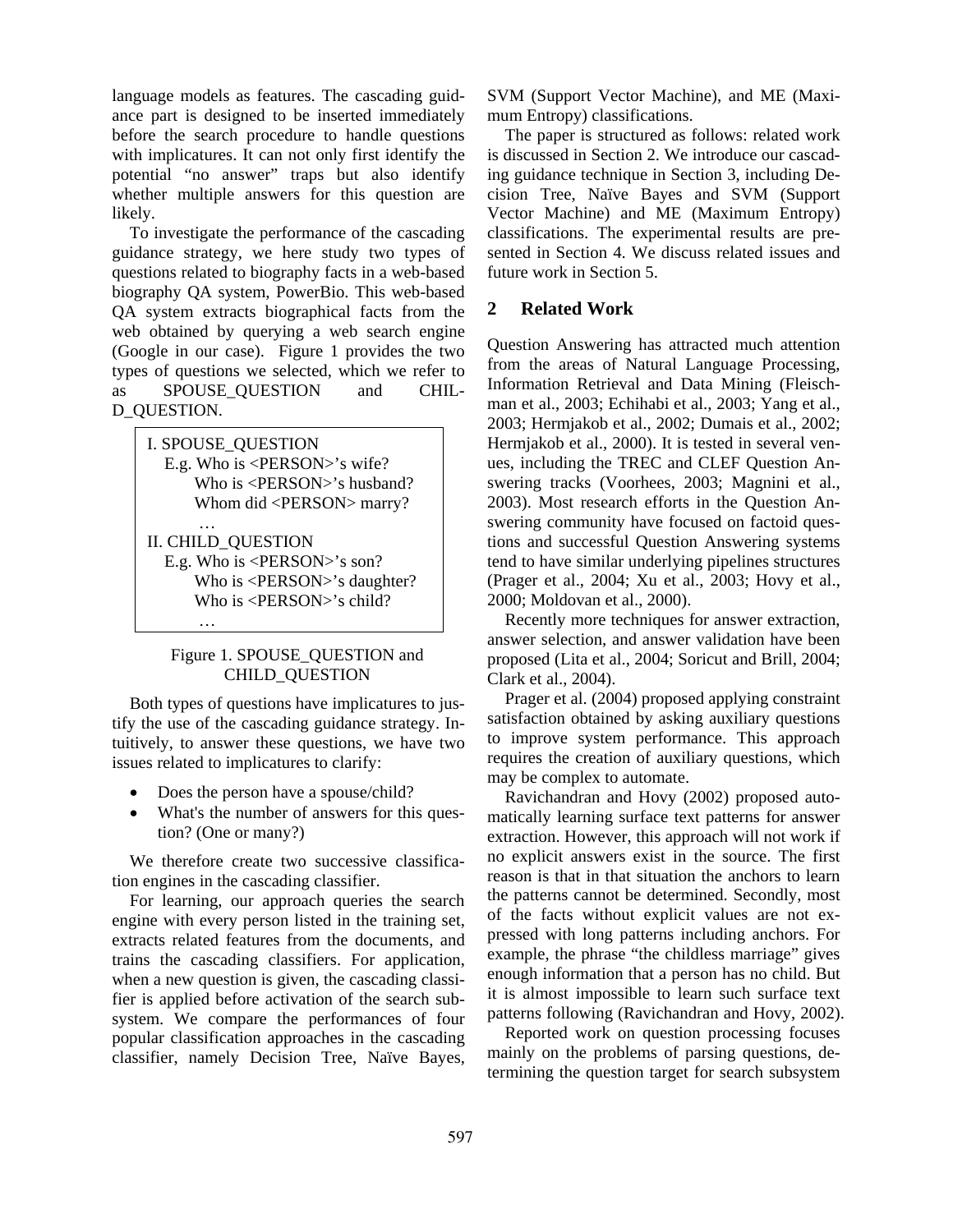(Pasca and Harabagiu, 2001; Hermjakob et al., 2000). Saquete et al. (2004) decompose complex temporal questions into simpler ones based on the temporal relationships in the question.

To date, there has been little published work on handling implicatures in questions. Just-In-Time Information Seeking Agents (JITISA) was proposed by Harabagiu (2001) to process questions in dialogue and implicatures. The agents are created based on pragmatic knowledge. Traditional answer extraction and answer fusion approaches assume the question is always correct and explicit answers do exist in the corpus. Reported work attempts to rank the candidate answer list to boost the correct one into top position. This is not enough when there may not be an answer for the question posed.

For biographical fact extraction and generation, Zhou et al. (2004) and Schiffman et al. (2001) use summarization techniques to generate human biographies. Mann and Yarowsky (2005) propose fusing the extracted information across documents to return a consensus answer. In their approach, they did not consider multiple values or no values for biography facts, although multiple facts are common for some biography attributes, such as multiple occupations, children, books, places of residence, etc. In these cases a consensus answer is not adequate.

Our work differs from theirs because we are not only working on information/answer extraction; the focus in this paper is the guidance for answer extraction of questions (or IE task for values) with implicatures. This work can be of great help for immediate biographical information extraction.

We describe details of the cascading guidance technique and investigate how it will help for question answering in Section 3.

# **3 Cascading Guidance Technique**

We turn to the Web by querying a web search engine (Google in our case) to find evidence to create guidance for answer extraction.

# **3.1 Classification Procedure**

The cascading classifier is applied after the name of the person and the answer types are identified. Figure 2 gives the pipeline of the classification procedure.

With the identified person name, we query the search engine (Google) to obtain the top N web

pages/documents. A simple data cleaning program only keeps the content texts in the web page, which is broken up into separate sentences. Following that, topic sentences are identified with the keyword topic identification technique. For each topic we provide a list of possible related keywords and any sentences containing both the person's name (or reference) and at least one of the keywords will be selected. The required features are extracted from the topic sentences and passed to the cascading classifier as supporting evidence to generate guidance for answer extraction.



Figure 2. Procedure of Cascading Classifier Classification Results

## **3.2 Feature Extraction**

Intuitively, sentences elaborating a biographical fact in a given topic should have similar styles (short patterns) of organizing words and phrases. Here, topic means an aspect of biographical facts, e.g., marriage, children, birthplace, and so on. Inspired by this, we consider taking N-grams in sentences as our features. However, N-gram features not closely related to the topic will bring more noise into the system. Therefore, we only take the N-grams within a fixed-length window around the topic keywords for features calculation, and pass them as evidence to cascading classifier.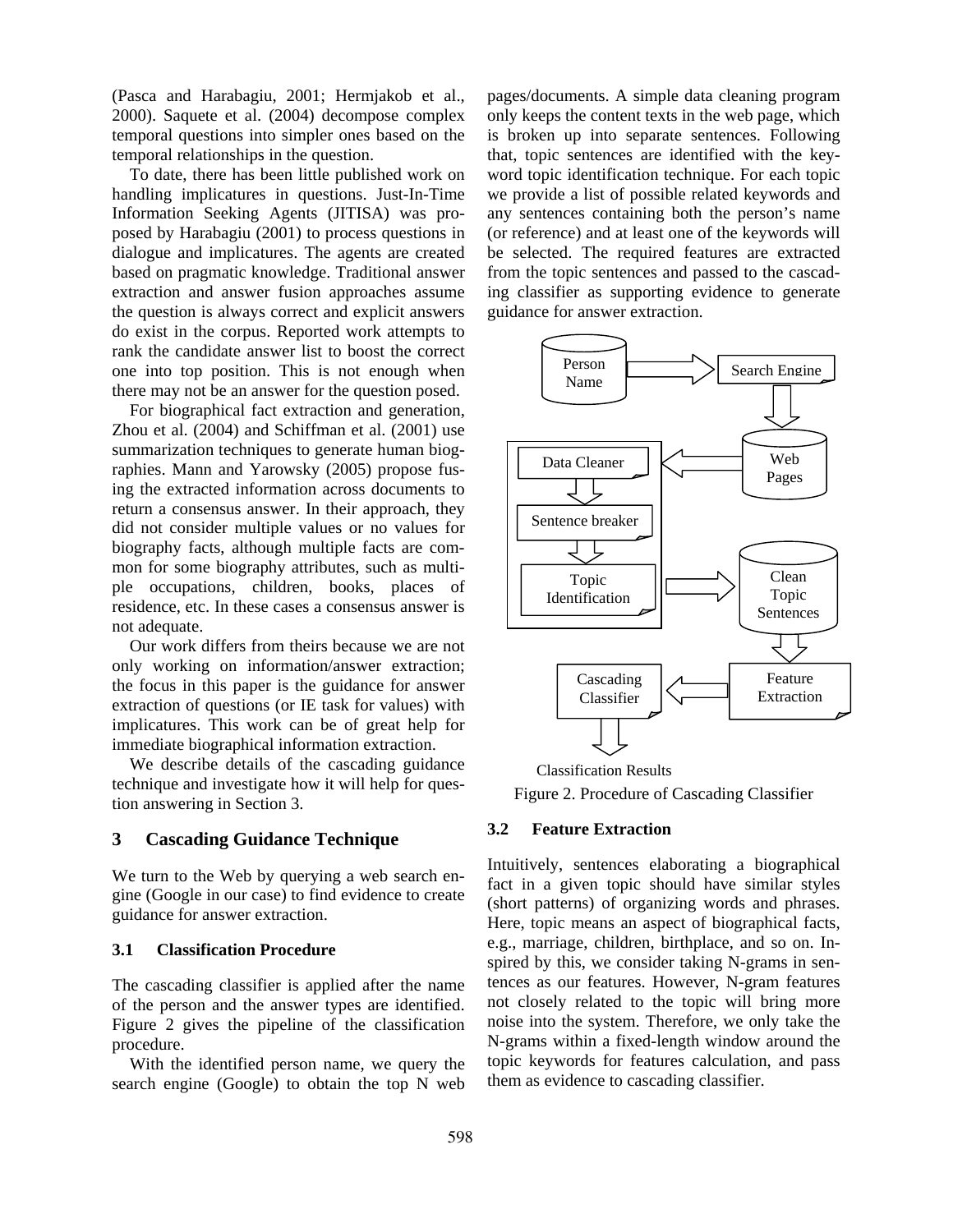For N-grams, instead of using the multiplication of conditional probabilities of each word in the Ngram, we only consider the last conditional probability (see below). The reason is that the last conditional probability is a strong sign of the pattern's importance and how this sequence of words is organized. Simply multiplying all the conditional probabilities will decrease the value and require normalization. Realizing that in a set of documents the frequency of each N-gram is very important information, we combine the last conditional probability with the frequency.

The computation for each feature of unigram, bigram and trigram are defined as the following formulas:

$$
f_{\text{unigram}} = p(w_i)^* \text{freq}(w_i) \tag{1}
$$

$$
f_{bigram} = p(w_i \mid w_{i-1}) * freq(w_{i-1}, w_i)
$$
 (2)

$$
f_{\text{trigram}} = p(w_i \mid w_{i-2}, w_{i-1})^* \text{freq}(w_{i-2}, w_{i-1}, w_i)
$$
\n(3)

We here investigate four kinds of classifiers, namely Decision Tree, Naïve Bayes, Support Vector Machine (SVM), and Maximum Entropy (ME).

# **3.3 Classification Approaches**

The cascading classifier is composed of two successive parts. Given the set of extracted features, the classification result could lead to different responses to the question, either answering with "no value" with strong confidence or directing the answer extraction model how many answers should be sought.

For text classification, there are several wellstudied classifiers in the machine learning and natural language processing communities.

### **Decision Tree Classification**

The Decision Tree classifier is simple and matches human intuitions perfectly while it has been proved efficient in many application systems. The basic idea is to break up the classification decision into a union of a set of simpler decisions based on Ngram features. Due to the large feature set, we use C5.0, the decision tree software package developed by RuleQuest Research (Quinlan, 1993), instead of C4.5.

## **Naïve Bayes Classification**

The Naïve Bayes classifier utilizes Bayes' rule as follows. Supposing we have the feature set  $F = \{f_1, f_2, ..., f_n\}$ , the probability that person *p* belongs to a class *c* is given as:

$$
c = \arg \max_{c'} P(c'|F) \quad (4)
$$

Based on Bayes' rule, we have

$$
c = \arg\max_{c'} P(c'|F)
$$
  
= 
$$
\arg\max_{c'} \frac{P(F|c')P(c')}{P(F)}
$$
 (5)  
= 
$$
\arg\max_{c'} P(F|c')P(c')
$$

This was used for both successive classifiers of the cascading engine.

#### **SVM Classification**

SVM (Support Vector Machines) has attracted much attention since it was introduced in (Boser et al., 1992). As a special and effective approach for kernel based methods, SVM creates non-linear classifiers by applying the kernel trick to maximum-margin hyperplanes.

Suppose  $p_i$ ,  $i = 1,...,n$  represent the training set of persons, and the classes for classifications are  $C = \{c_1, c_2\}$  (for simplicity, we represent the classes with  $C = \{-1,1\}$ ). Then the classification task requires the solution of the following optimization problem (Hsu et al., 2003):

$$
\min_{\omega, b, \xi} \frac{1}{2} \omega^T \omega + M \sum_{i=1}^n \xi_i
$$
\n
$$
\text{subject to } c_i (\omega^T \phi(p_i) + b) \ge 1 - \xi_i \quad (6)
$$
\n
$$
\xi_i \ge 0
$$

We use the SVM classification package LIBSVM (Chang and Lin, 2001) in our problem.

## **ME Classification**

ME (Maximum Entropy) classification is used here to directly estimate the posterior probability for classification.

Suppose *p* represents the person and the classes for classifications are  $C = \{c_1, c_2\}$ , we have *M* feature functions  $h_m(c, p), m = 1, ..., M$ . For each feature function, we have a model parameter  $\lambda_m$ ,  $m = 1,...,M$ . The classification with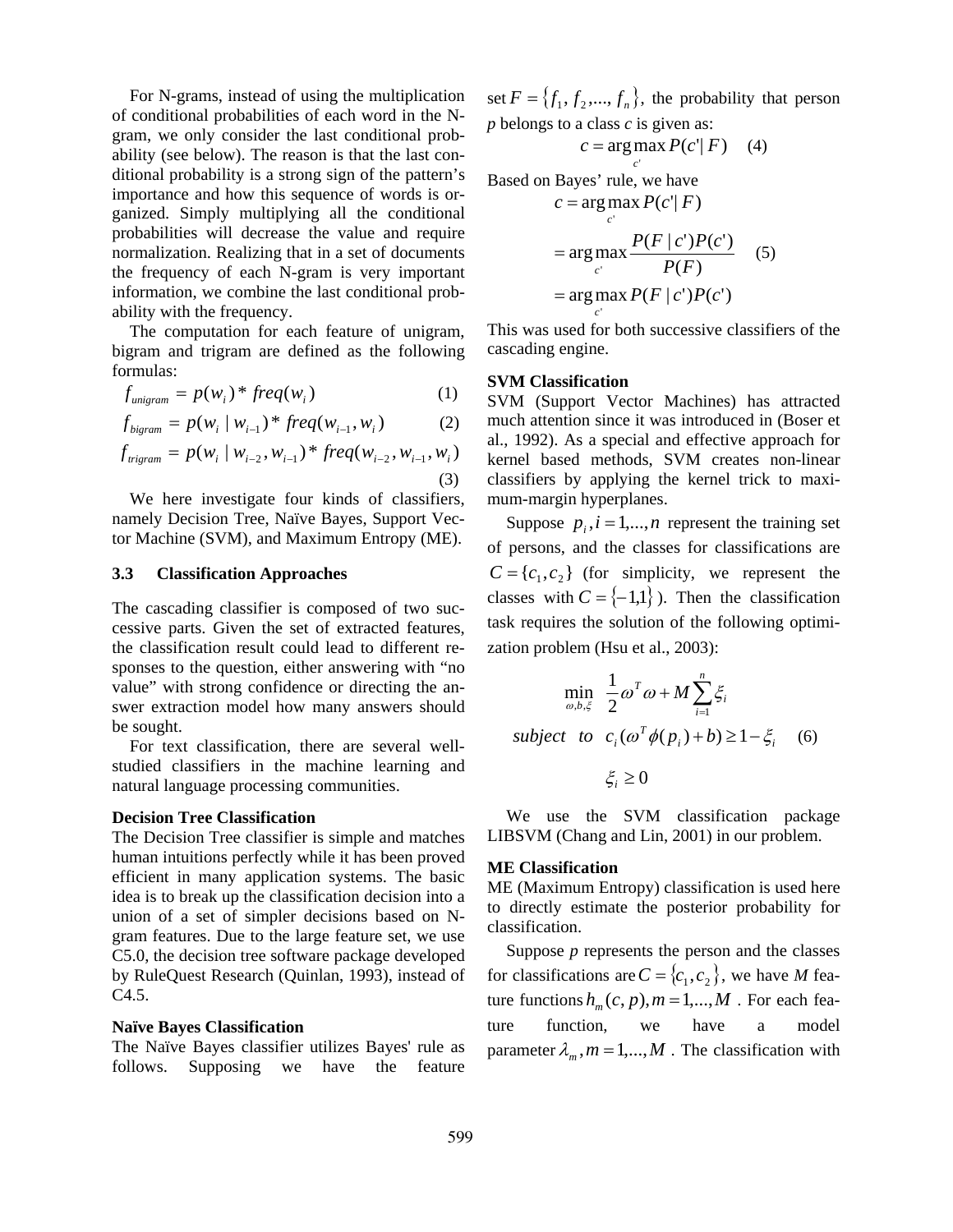maximum likelihood estimation can be defined as follows (Och and Ney, 2002):

$$
P(c | p) = p_{\lambda_1^M}(c | p)
$$
  
= 
$$
\frac{\exp[\sum_{m=1}^M \lambda_m h_m(c, p)]}{\sum_{c} \exp[\sum_{m=1}^M \lambda_m h_m(c, p)]}
$$
 (7)

The decision rule to choose the most probable class is (Och and Ney, 2002):

$$
\hat{c} = \underset{c}{\arg \max} \{ P(c | p) \}
$$

$$
= \underset{c}{\arg \max} \{ \sum_{m=1}^{M} \lambda_m h_m(c, p) \}
$$
(8)

We use the published package  $YASMET<sup>1</sup>$  to conduct parameters training and classification. YASMET requires supervised learning for the training of maximum entropy model.

The four classification approaches are assembled in a cascading fashion. We discuss their performance next.

## **4 Experiments and Results**

#### **4.1 Experimental Setup**

We download from infoplease.com<sup>2</sup> and biography.com 3 two corpora of people's biographies, which include 24,975 and 24,345 bios respectively. We scan each whole corpus and extract people having spouse information. To create the data set, we manually check and categorize each person as having multiple spouses, only one spouse, or no spouse. Similarly, we obtained another list of persons having multiple children, only one child, and no child. The sizes of data extracted are given in Table 1.

| Type            | Child | Spouse |
|-----------------|-------|--------|
| No value        |       |        |
| One value       | 35    |        |
| Multiple_values | -07   |        |

Table 1. Extracted experimental data

For the cascading classification, in the first step, when classifying whether a person has a spouse/child or not, we merge the last two subsets

with one value and multiple values into one. Table 2 presents the data used for each level of classification.

|                | class          | Child | Spouse |
|----------------|----------------|-------|--------|
| First-level    | No value       | 25    | 20     |
| Classification | With value     | 142   | 75     |
| Second-level   | One value      | 35    | 32     |
| Classification | Multiple_value | 107   | 43     |

Table 2. Data set used for classification

To investigate the performances of our cascading classifiers, we divided the two sets into training set and testing set, with half of them in the training set and half in the testing set.

## **4.2 Empirical Results**

For each situation of the two questions, when the answer type has been determined to be the child or spouse of a person, we send the person's name to Google and collect the top N documents. As described in Figure 2, topic sentences in each document are selected by keyword matching. A window with the length of *w* is applied to the sentence. All word sequences in the window are selected for feature calculation. We take all the three N-gram language models (unigram, bigram, and trigram) in the window for feature computation. Table 3 gives the sizes of the bigram feature sets for first-level classification as we take more and more documents into the system.

| Top N Docs | Child  | Spouse |
|------------|--------|--------|
| 1          | 3468   | 1958   |
| 10         | 27733  | 12325  |
| 20         | 46431  | 27331  |
| 30         | 61057  | 36637  |
| 40         | 76687  | 43771  |
| 50         | 87020  | 50868  |
| 60         | 96393  | 61632  |
| 70         | 108053 | 67712  |
| 80         | 118947 | 73306  |
| 90         | 130526 | 77370  |
| 100        | 139722 | 82339  |

Table 3. Sizes of feature sets

As described in Section 3, the feature values are applied in the classifiers. Tables 4 and 5 give the best performances of the 4 classifiers in the two situations when we select the top N articles using N-gram probability for feature computation.

Due to the large size of the feature set, C5.0, SVM, and ME packages will not work at some

 1 http://www.fjoch.com/YASMET.html

 $^{2}$  http://www.infoplease.com/people.html<br> $^{3}$  http://www.biography.com/search/index

<sup>&</sup>lt;sup>3</sup> http://www.biography.com/search/index.jsp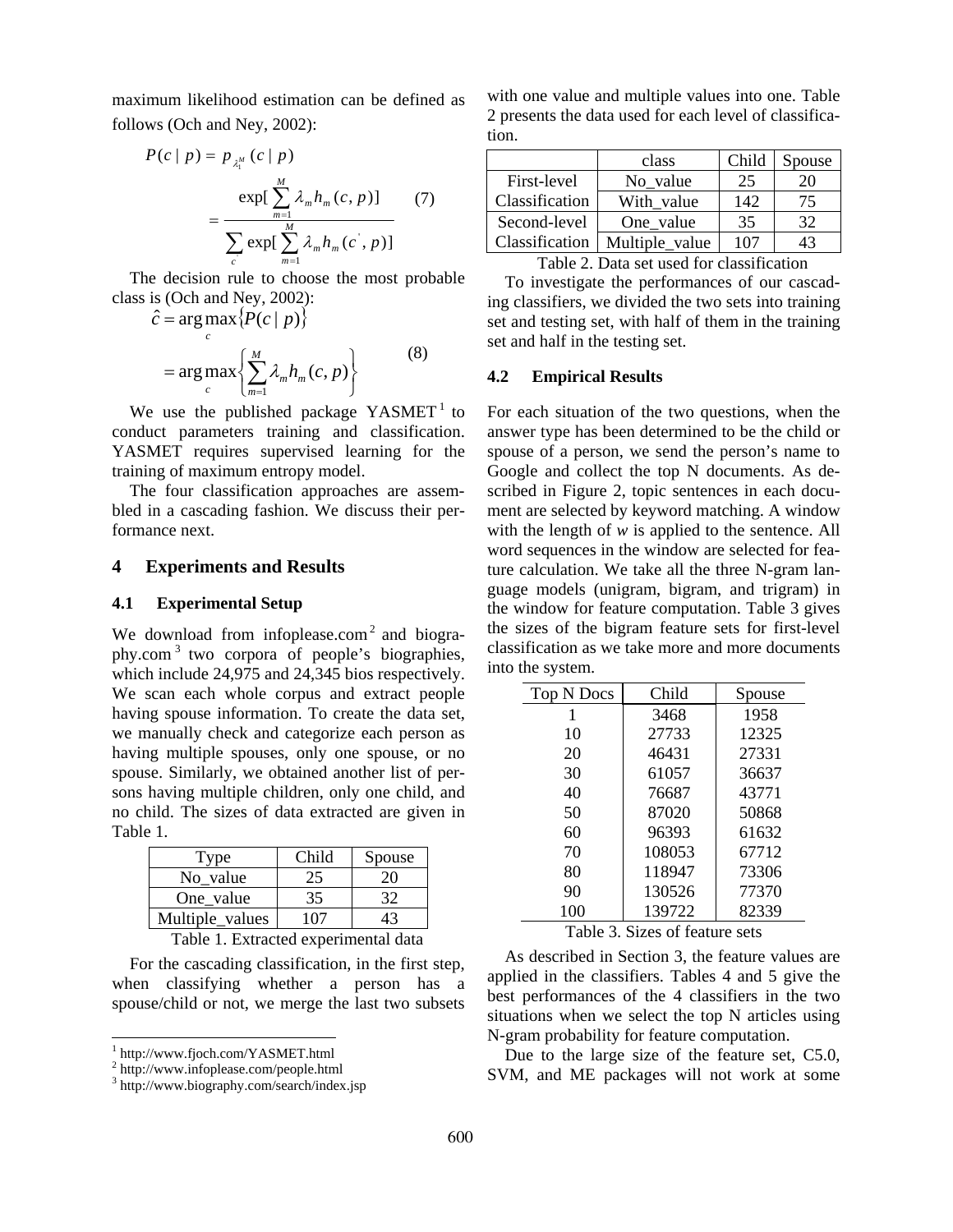point as more documents are encountered. The Naïve Bayes classification is more scalable as we use intermediate file to store probability tables.

| Precision    | First-level    | Second-level   |
|--------------|----------------|----------------|
|              | Classification | Classification |
| C5.0         | 82.90%         | 65.70%         |
| Naïve        | 87.80%         | 72.86%         |
| <b>Bayes</b> |                |                |
| <b>SVM</b>   | 84.15%         | 75.71%         |
| ME.          | 86.59%         | 75.71%         |

Table 4. Precision scores for child classification

| Precision    | First-level    | Second-level   |
|--------------|----------------|----------------|
|              | Classification | Classification |
| C5.0         | 80.90%         | 56.80%         |
| Naïve        | 83.00%         | 59.46%         |
| <b>Bayes</b> |                |                |
| <b>SVM</b>   | 78.72%         | 54.05%         |
| МE           | 78.72%         | 51.35%         |
|              |                |                |

Table 5. Precision scores for spouse classification

| Feature            | # of times     | $p(w_i w_{i-2},w_{i-1})$ |
|--------------------|----------------|--------------------------|
|                    | identified     |                          |
|                    | (out of $75$ ) |                          |
| and his wife       | 35             | 0.6786                   |
| her husband,       | 33             | 0.3082                   |
| and her husband    | 26             | 0.5476                   |
| was married to     | 20             | 0.8621                   |
| with his wife      | 14             | 0.875                    |
| her second husband | 13             | 0.6667                   |
| her marriage to    | 13             | 0.5                      |
| ex - wife          | 12             | 0.3333                   |
| ex - husband       | 11             | 0.6667                   |
| her first husband  | 10             | 0.75                     |
| second husband,    | 10             |                          |
| his first wife     | 8              | 0.3333                   |
| first husband,     | 7              | 0.6667                   |
| second wife,       | 7              | 0.3333                   |
| his first marriage | 5              | 0.1667                   |
| s second wife      | 5              | 0.75                     |

Table 6. Example trigram features for second-level classification for Spouse (one or multiple values)

The feature set has a large number of features. However, not all of them will be used for each person. We studied the number of times features are identified/used in the training and testing sets and their probabilities. Table 6 presents a list of some trigram features for second-level classification (one or multiple values) for Spouse. Obviously, indicating features have a large probability as expected. The second column gives the number of times the feature is used out of the training and testing set (75 persons in total).

# **Will more complex N-gram features work better?**

Intuitively, being less ambiguous, more complex N-gram features carry more precise information and therefore should work better than simple ones. We studied the performances for different N-gram language model features. Below are the results of Naïve Bayes first-level classification for Child, using different N-gram features.

| Top N | Unigram | <b>Bigram</b> | Trigram |
|-------|---------|---------------|---------|
| Docs  |         |               |         |
|       | 34.78%  | 54.35%        | 67.39%  |
| 10    | 30.48%  | 79.27%        | 86.59%  |
| 20    | 26.83%  | 82.93%        | 85.37%  |
| 30    | 24.39%  | 81.71%        | 86.59%  |

Table 7. Comparisons of classification precisions using different N-gram features for child

From Table 7, we can infer that bigram features work better than unigram features, and trigram features work better than bigrams when we select different numbers of top N documents. Trigram features actually bring enough evidence in classification. However, when we investigated 4-grams language features in the collected data, most of them are very sparse in the feature space of all the cases. Applying 4-grams or higher may not help in our task.

#### **Will more data/documents help?**

The performance of corpus-based statistical approaches usually depends on the size of corpus. A traditional view for most NLP problems is that more data will help to improve the system's performance. However, for data collected from a search engine, this may not be the case, since web data is usually ambiguous and noisy. We therefore investigate the data size's effect on system performance. Figure 3 gives the precision curves of the Naïve Bayes classifier for the first-level classification for Child.

Except for the case of top 1, where the top document alone may not contain too much useful information on selected topics, precision scores only have slight variations for increasing numbers of documents. For bigram features, over the top 50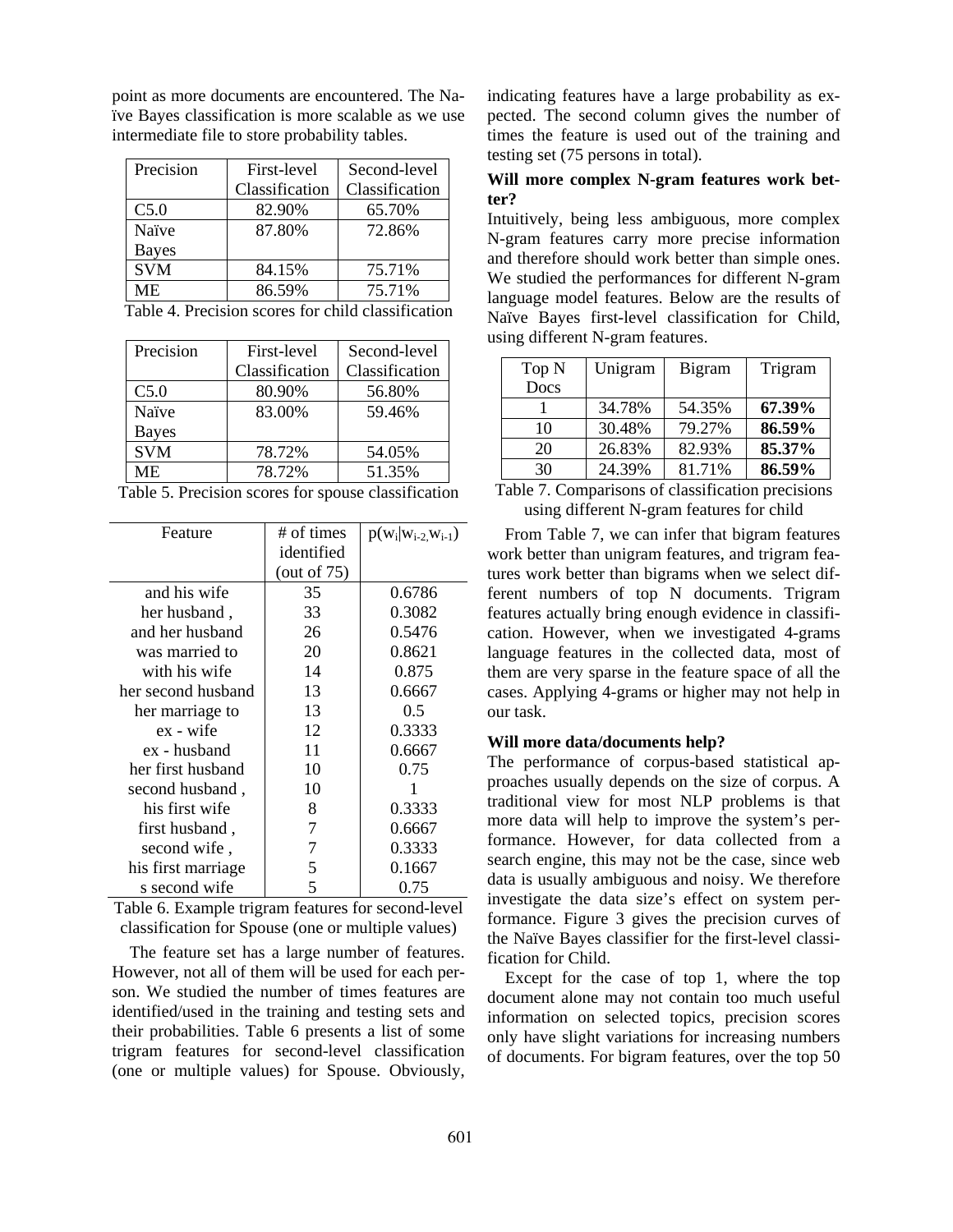through top 70 documents, the precision scores even get a little worse.



Figure 3. Performance on top N documents

# **4.3 Examples**

Equipped with the cascading guiding strategy, we are able to handle questions containing implicatures. In our system, when we can determine the answer type is child or spouse, the cascading guiding system will help the answer extraction part to extract answers from the designated corpus. Figure 4 gives two examples of the strategy.

| Q1: Who is Sophia Smith's spouse?<br>Classified: <no_spouse><br/>Answer: She did not marry.</no_spouse>                          |  |
|----------------------------------------------------------------------------------------------------------------------------------|--|
| O2: Who is John Ritter's child?<br>Classified: <having_child><br/>Classified: <multiple_values></multiple_values></having_child> |  |

Figure 4. Classification Example for question

For the first question, the classifier recognizes there is no spouse for the target person and returns information for the answer generation. The features used here are the first-level classification result for SPOUSE\_QUESTION. For the second question, the classifier recognizes the target person has a child first, followed by recognizing that the answer has multiple values. In this way, the strategy integrated to the question answering system can improve the system's performance by handling questions with implicatures.

# **5 Discussion and Future Work**

Questions may have implicatures due to the flexibility of human language and conversation. In real question-answering systems, failure to handle them may either waste huge computation cost or impair system's performance. The traditional QA framework does not work well for questions containing implicatures. We describe a novel idea in this paper to identify potential traps in biographical questions and recognize whether there are multiple answers for a question.

Question-Answering systems, even when focused upon biographies, have to handle many facts, such as birth date, birth place, parents, training, accomplishments, etc. These values can be extracted using typical text harvesting approaches. However, when there are no values for some biographical information, the task becomes much more difficult because text seldom explicitly states a negative. For example, the following two questions require schools attended:

- *Where did <person> graduate from?*
- *What university did <person> attend?*

Our program scanned the two corpora of bios and found only 2 out 49320 bios explicitly stating that the subject never attended any school. Therefore, for some types of information, it will be much harder to identify null values through evidence from text. Some more complicated reasoning and inference may be required. Classifiers for some biographical facts may need to incorporate extra knowledge from other resources. The inherent relations between biography facts can also be used to validate each other. For example, the relations of marriage and child, birth place and childhood home, etc. may provide clues for cross-validation. We plan to investigate these problems in the future.

## **Acknowledgements**

We wish to thank the anonymous reviewers for their helpful feedback and corrections. Also we thank Lei Ding, Feng Pan, and Deepak Ravichandran for their valuable comments on this work.

# **References**

- Boser, B.E., Guyon, I. and Vapnik, V. 1992. A training algorithm for optimal margin classifiers. *Proceedings of the ACM COLT 1992*.
- Chang, C. and Lin, C. 2001. LIBSVM -- A library for support vector machines. Software available at *http://www.csie.ntu.edu.tw/~cjlin/libsvm/*